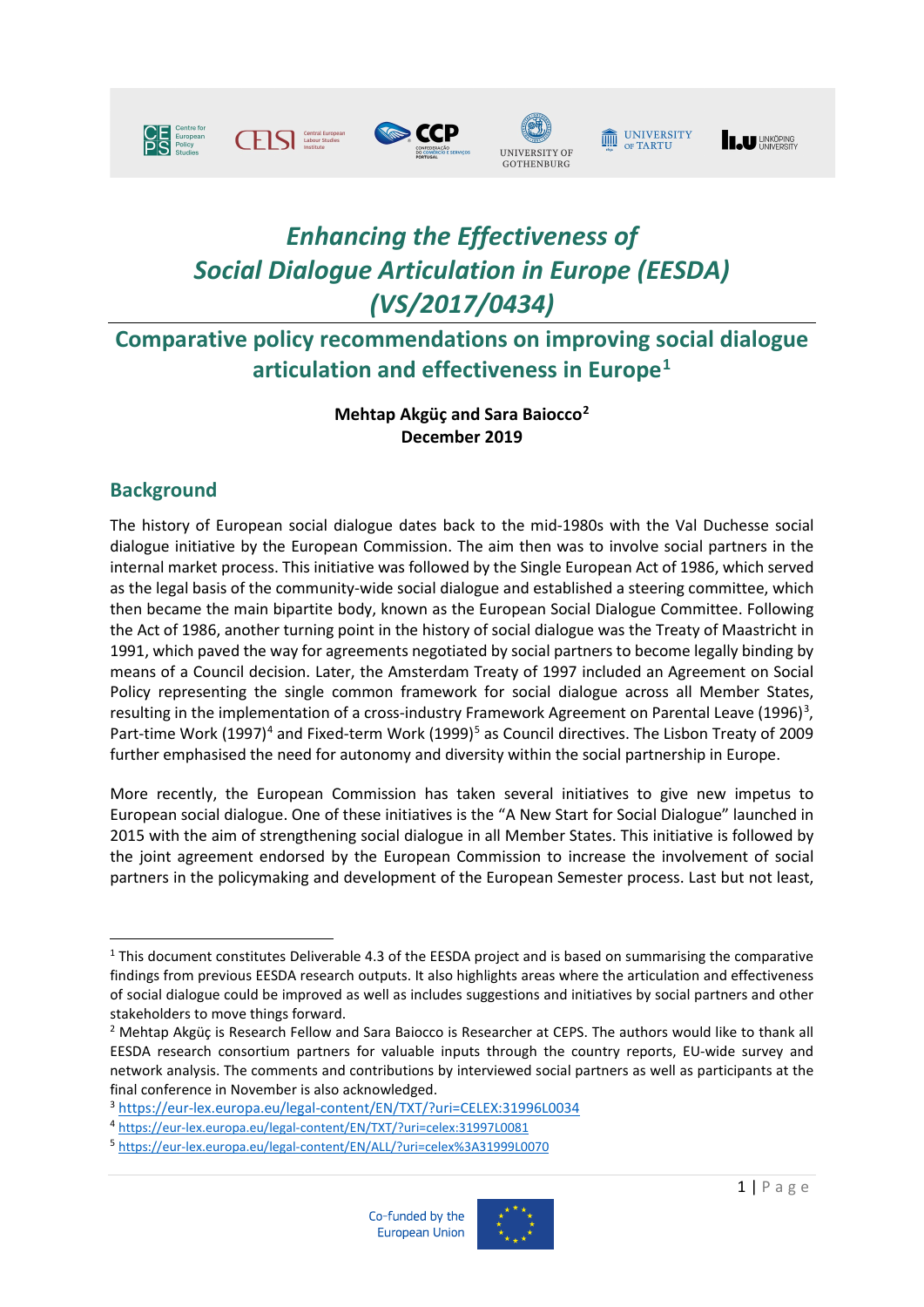

the European Pillar of Social Rights, proclaimed in 2017, further encourages the autonomy and right for collective action of social partners to participate in the design of employment and social policies.

European social dialogue takes place both at the cross-sectoral level through the Social Dialogue Committee with the participation of cross-sectoral European social partners as well as at the sectoral level through European Sectoral Social Dialogue Committees with the participation of sectoral European social partner organisations. As recognised in various communications and publications (e.g. European Commission, 2016), "European social dialogue is an essential element of the European social model… and complements the social dialogue happening at the national level."

### **Articulation of social dialogue between European and national levels**

The interaction between European and national level social dialogue shows variations across the different Member States covered under the EESDA project. National social partners perceive the articulation of national interests in EU-level social dialogue structures as generally important and positive. To make this work, internal councils, diverse working groups of European social partners as well as regular meetings provide ample opportunities for national members to share their priorities and topics of concern with the European level. In this respect, digital tools are also a key part of the communication between national and European-level social partners, since not all national members are able to attend all meetings due to staff capacity, financial or other resources constraints.

Most of the European social partners interviewed acknowledge that there is better horizontal communication between the same type of organisations, both trade unions and employer organisations. Such horizontal interactions include various conferences, workshops, fact-finding seminars and joint projects often funded by the European Commission. It is highlighted that the strong interactions between social partners are a strength of social dialogue in Europe.

A challenge recognised by many relates to the diversity of industrial relations regimes across Europe, which has further increased since the Enlargement of the European Union. The diversity is both a source of richness in European social dialogue and a challenge to it, since diverse industrial relations traditions from different Member States entail different priorities between national social partners as well as diverse practices or tools to tackle the topics of concern.

As regards the European Semester process, despite the push from the European Commission towards more involvement of social partners in the process, EESDA results suggest that the experience of social partners remains limited in many Member States and there seems to be a lack of awareness about the process. Some social partners raised the point that there should be more support from the European Commission and European-level social partners in raising awareness at national level. This support can take the form of informing/training national social partner affiliates in the discussions concerning national reform programmes, going beyond information sharing towards more effective consultation, supporting funding of social partners to attend Semester meetings that usually take place in the capital of the country as well as endorsing more engagement between national stakeholders and European Semester officers.



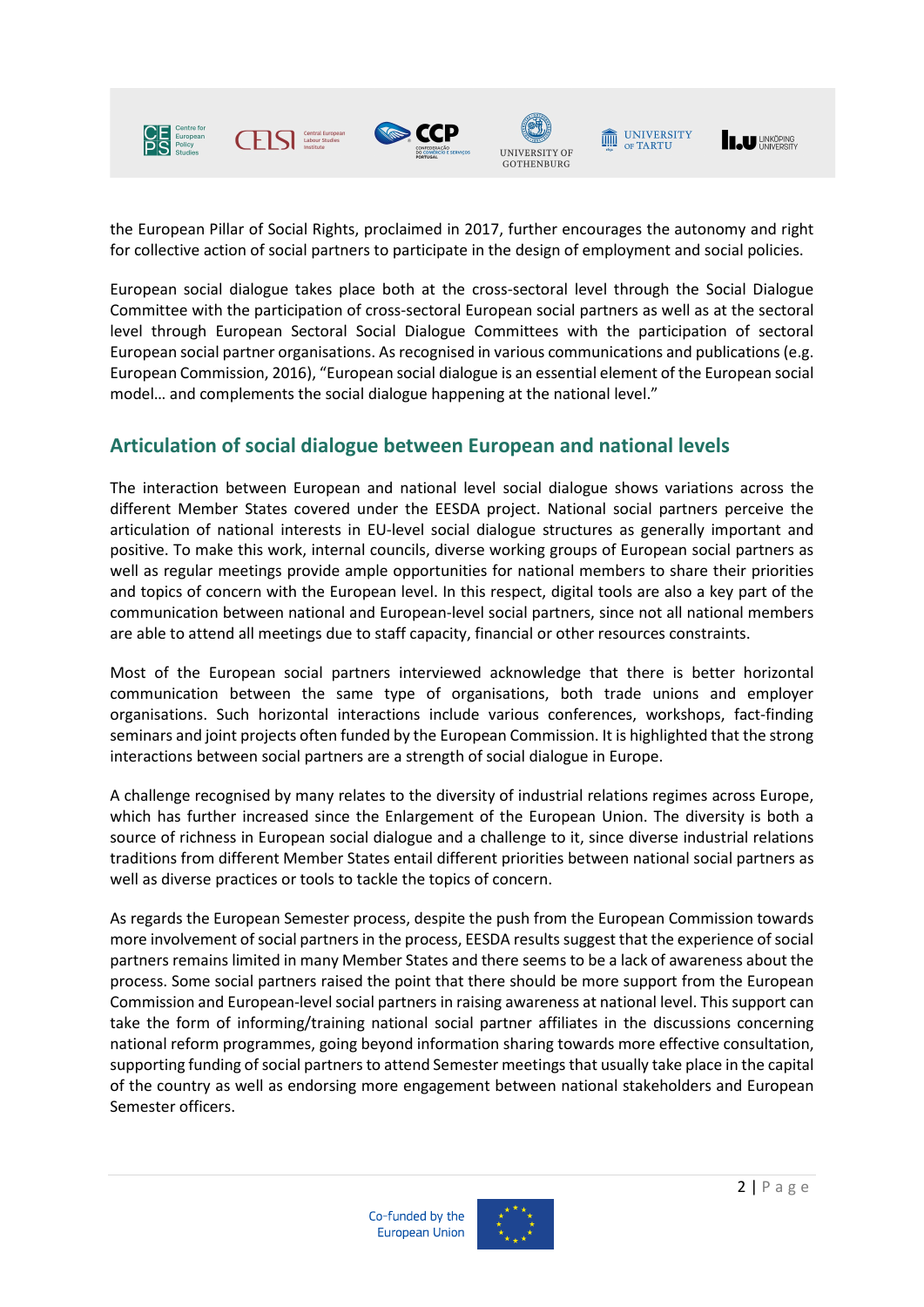





# UNIVERSITY



### **Findings from the network analysis**

In an innovative approach to understanding the relational aspects between those social partners responding to the EU-wide survey, EESDA research has also produced a network analysis to map the interdependence amongst social partners.<sup>[6](#page-2-0)</sup> The purpose here is mainly explorative and descriptive rather than making causal inferences. To conduct this network analysis, the following two questions from the EU-wide survey were used: (i) which EU-level social dialogue platforms the respondent social partner is active and (ii) which countries of organisations that the respondent social partner has collaborations with. The core of the EESDA network analysis relies on these questions to provide visual maps of networks among national social partners across Europe.

The main findings suggest that same type of organisations (e.g. trade unions or employer organisations) tend to have strategic partnerships among themselves across borders. The regional clustering of social partners across Europe is also observed, whereby social partners from certain regions, such as Visegrád, Baltic, Scandinavia or Southern Europe, tend to be in the same network based on survey responses. This finding also hints at the possibility of joint articulation of regional interests at the European level thanks to the strong cooperation between unions and employer organisations from neighbouring countries.

Additionally, an affiliation network analysis was performed, looking at the responses of social partners about which European social dialogue structures they are active in. This exercise results in visualising the density of the network among social partners of different types (trade unions or employer organisations). The results suggest that there is a denser affiliation network among trade unions, compared to employer organisations, across Europe.

Bearing in mind that the network analysis conducted within the framework of EESDA remains explorative without making causal inferences, it nevertheless provides intuitive and interesting findings that can be related to the existing clusters of industrial relations regimes across Europe. It also highlights the countries (e.g. Germany, Sweden) that are in the core (or hub) of relational networks as well as those that are isolated from international networks (e.g. Cyprus, Greece, Malta), when it comes to social dialogue networks in Europe.

### **Articulation and effectiveness of social dialogue: cross-sectoral findings from selected Member States**

Effectiveness of social dialogue is understood as "social dialogue producing relevant outcomes that are implemented at the European and/or national level, where outcomes can result from meetings, negotiations or interactions in a reasonable timespan" (Akgüç et al., 2019; Kahancová et al., 2019). In particular, social dialogue effectiveness is determined by the ability of social partners to reach binding or non-binding outcomes within the EESDA framework.

Using this definition and based on EESDA EU-wide survey results,<sup>[7](#page-2-1)</sup> national social partners rate the European Social Summit and European-level cross-sectoral social dialogue as having medium

<span id="page-2-1"></span>



<span id="page-2-0"></span><sup>&</sup>lt;sup>6</sup> For more details on the results of the network analysis of EESDA, see  $\frac{\text{Akgüç et al.} (2019)}{2}$ .<br><sup>7</sup> For more details on the EU-wide survey results of EESDA, see  $\frac{\text{Akgüç et al.} (2019)}{2}$ .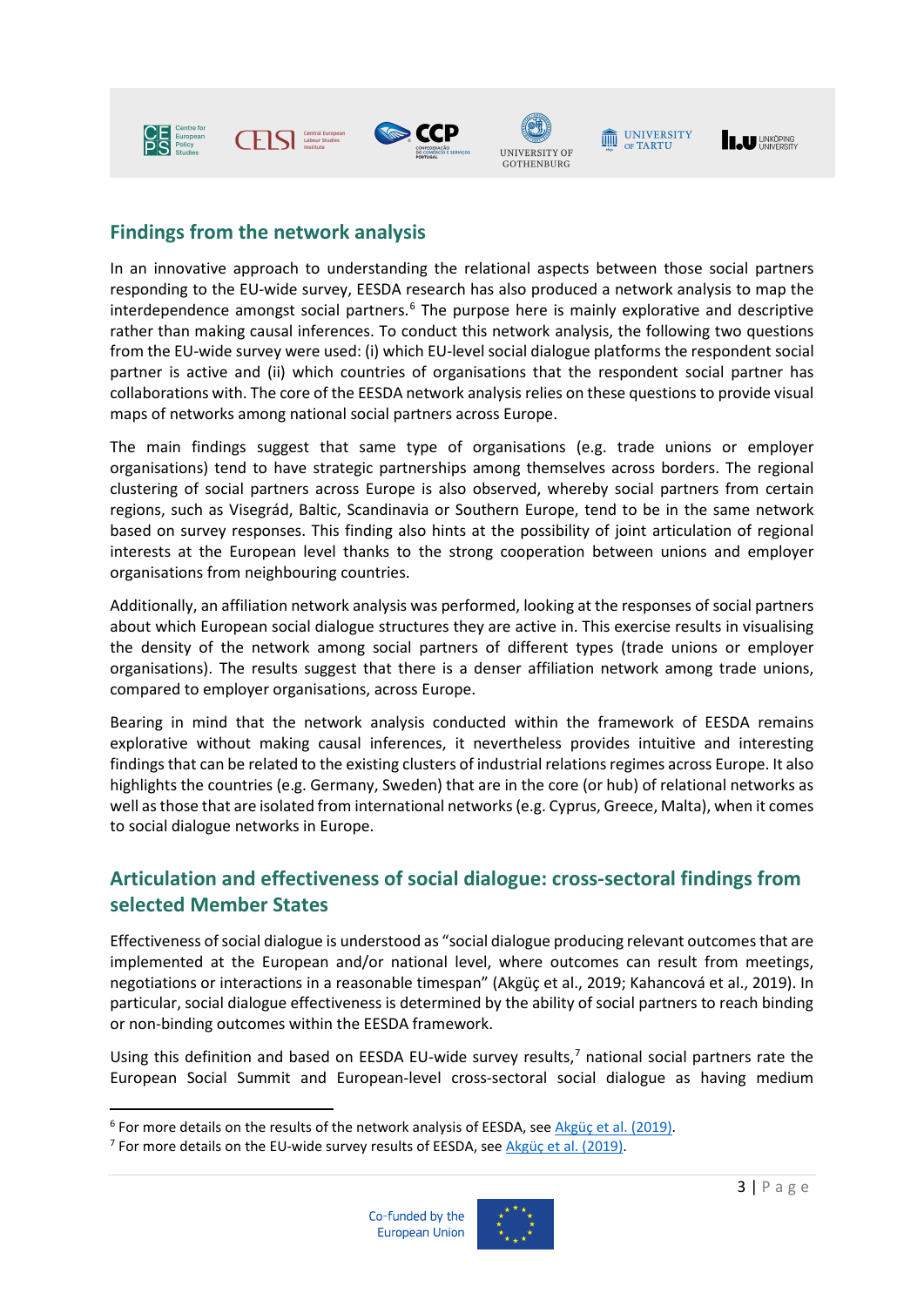

 $\Gamma$ 



 $\fbox{ \begin{minipage}{0.9\linewidth} \hline \rule{0pt}{2.4ex} \rule{0pt}{2.4ex} \rule{0pt}{2.4ex} \rule{0pt}{2.4ex} \rule{0pt}{2.4ex} \rule{0pt}{2.4ex} \rule{0pt}{2.4ex} \rule{0pt}{2.4ex} \rule{0pt}{2.4ex} \rule{0pt}{2.4ex} \rule{0pt}{2.4ex} \rule{0pt}{2.4ex} \rule{0pt}{2.4ex} \rule{0pt}{2.4ex} \rule{0pt}{2.4ex} \rule{0pt}{2.4ex} \rule{0pt}{2.4ex} \rule{0pt}{2.4ex} \rule{$ 



effectiveness, on average. It is also found that employer organisations prefer non-binding outcomes (e.g. guidelines, joint statements, recommendations and other soft tools), while trade unions reveal a stronger preference for binding outcomes (e.g. directives, legislative changes or agreements).

Table 1 summarises the findings on articulation and effectiveness of cross-sectoral national social dialogue from selected Member States covered in EESDA.

| <b>Estonia</b>  | The Estonian government and social partners restored the tripartite talks during 2018, with the<br>$\bullet$<br>government seeking to involve workers' and employers' representatives in discussions on a more<br>regular basis.<br>The quality and volume of social dialogue is perceivably improving, but it also depends on<br>$\bullet$<br>coalition government and ruling parties and whether they value social dialogue or not.<br>The desired social dialogue outcome depends on the stakeholder group: national trade unions<br>$\bullet$<br>refer more often to legally binding outcomes, and employer respondents emphasise other types<br>of outcome. |
|-----------------|------------------------------------------------------------------------------------------------------------------------------------------------------------------------------------------------------------------------------------------------------------------------------------------------------------------------------------------------------------------------------------------------------------------------------------------------------------------------------------------------------------------------------------------------------------------------------------------------------------------------------------------------------------------|
| <b>France</b>   | Recent reforms to the organisation of social partners have impacted the way social dialogue is<br>$\bullet$<br>organised, coupled with social conflicts.<br>There is a shared perception that social dialogue is becoming too formalised and not effective.<br>$\bullet$<br>Top-down articulation is more common.<br>$\bullet$<br>Industrial action is common, yet new strategies for social partners might be needed.<br>$\bullet$                                                                                                                                                                                                                              |
| <b>Ireland</b>  | National social partnership has collapsed with the economic crisis (2008-2009), leading to<br>$\bullet$<br>decentralisation of social dialogue to sector or company level.<br>There appears to be a revival of social dialogue in some sectors only.<br>$\bullet$<br>Stronger social dialogue is sought by many social partners and collective bargaining is a desired<br>$\bullet$<br>social dialogue outcome by trade unions.<br>Bottom-up articulation is emphasised.<br>$\bullet$                                                                                                                                                                            |
| <b>Portugal</b> | There is a strong state intervention in industrial relations.<br>$\bullet$<br>Social dialogue is based on tripartism with an institutionalised regulatory framework.<br>$\bullet$<br>There is low trade union density, but a reasonable collective bargaining coverage due to the<br>$\bullet$<br>extension mechanisms.                                                                                                                                                                                                                                                                                                                                          |
| <b>Slovakia</b> | There is a fragmentation of employers after lowered representativeness thresholds for tripartism.<br>$\bullet$<br>Outcomes of tripartism are advisory and not binding.<br>$\bullet$<br>There is an Increasing trend to introduce legislation outside of social dialogue procedure via<br>$\bullet$<br>members of parliament.<br>Participation in EU-level social dialogue is perceived as an additional resource for improving the<br>$\bullet$<br>effectiveness of national social dialogue.                                                                                                                                                                    |
| <b>Sweden</b>   | National social dialogue and the industrial relations set-up is perceived as highly effective.<br>$\bullet$<br>Sectoral collective bargaining is the most common method, with local adjustments.<br>$\bullet$<br>The objective is to protect the Swedish Model with strong autonomous social partners and<br>$\bullet$<br>national/sectoral collective bargaining.<br>Bottom-up articulation is emphasised.                                                                                                                                                                                                                                                      |

*Table 1. National social dialogue articulation and effectiveness in selected Member States[8](#page-3-0)*



<span id="page-3-0"></span><sup>8</sup> Information on this table is taken from respective country reports and policy briefs, which can be accessed on th[e EESDA project website.](https://celsi.sk/en/projects/detail/28/)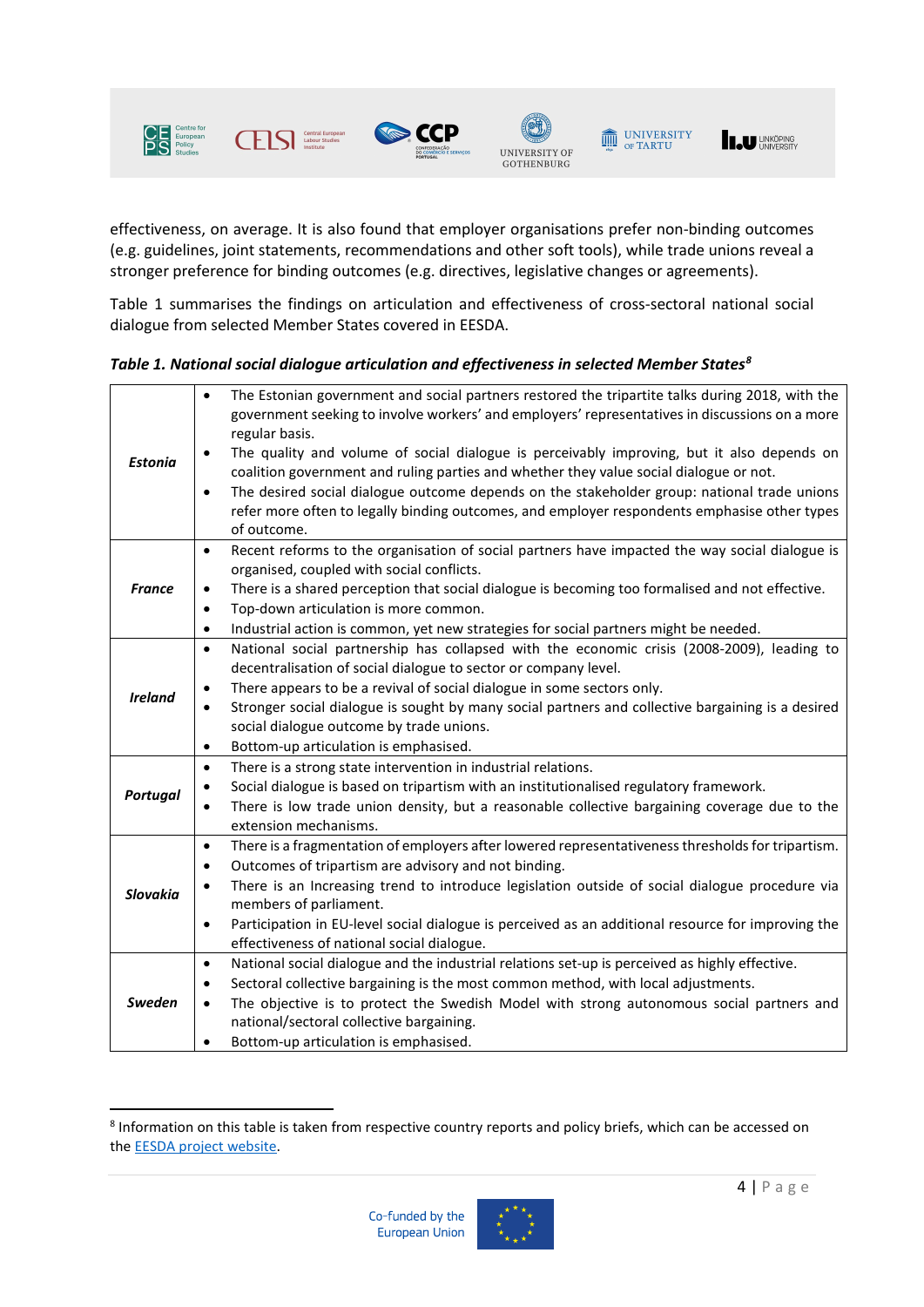

**CETS** Central European





## UNIVERSITY

**IN UNIVERSITY** 

### **Articulation and effectiveness of social dialogue: sectoral findings from selected Member States[9](#page-4-0)**

#### **Commerce**

The main priorities of the commerce sector include low pay, working conditions (e.g. Sunday work, night shifts), precarious contracts, working time and flexibility, training and skills and digitalisation. The national articulation of social dialogue is generally carried out through tripartite bodies as well as through bipartite collective bargaining tools (e.g. France, Portugal, Slovakia and Sweden). In Ireland, there is no formal social dialogue structure beyond company level in the retail sector and unions are concerned about the lack of union recognition by some employers. French social partners highlight their concern about the shift towards less binding agreements in this sector.

There is a low-to-moderate level of involvement of national social partners with European-level associations across these countries. The involvement in the European Semester process is also limited for all countries in the commerce sector.

Recommendations to improve the effectiveness of social dialogue in the commerce sector include overcoming the high fragmentation of social partners (e.g. Estonia, France and Ireland), decreasing the dependence ofsocial dialogue on the political preferences of the government (e.g. Estonia and France) and increasing the capacity of social partners (e.g. Estonia, Slovakia and Portugal). Slovak social partners also highlighted the need to improve wage coordination at the regional level to achieve greater effectiveness in social dialogue.

### **Construction**

The priorities in the construction sector revolve around health and safety, working conditions, social dumping, posting of workers, lack of skilled workers and attracting youth to the sector. National social dialogue articulation takes place relatively successfully in all countries considered in EESDA: there is a constructive sectoral social dialogue in Ireland through Sectoral Employment Orders governing pay and working conditions, while in Sweden a cooperative and independent social dialogue with direct access to policymaking exists. In France, Portugal and Slovakia, the sectoral social dialogue in construction functions well through bipartite and tripartite social dialogue structures.

As regards European-level involvement, most national social partners are associated with Europeanlevel organisations and most of these social partners appear actively involved in sectoral social dialogue meetings. Nevertheless, Swedish social partners are sceptical about the top-down involvement of European social dialogue at the national level. Moreover, the involvement of the construction sector social partners in the European Semester process is limited, similar to the commerce sector. Portuguese social partners assert that articulation to/from the European level is sometimes easier than between national and sectoral levels, since the former is often non-binding.

<span id="page-4-0"></span><sup>9</sup> These countries include Estonia, France, Ireland, Portugal, Slovakia and Sweden. More details of the sectoral case studies in these countries could be found in the respective country reports, which can be accessed from th[e EESDA project website.](https://celsi.sk/en/projects/detail/28/) 



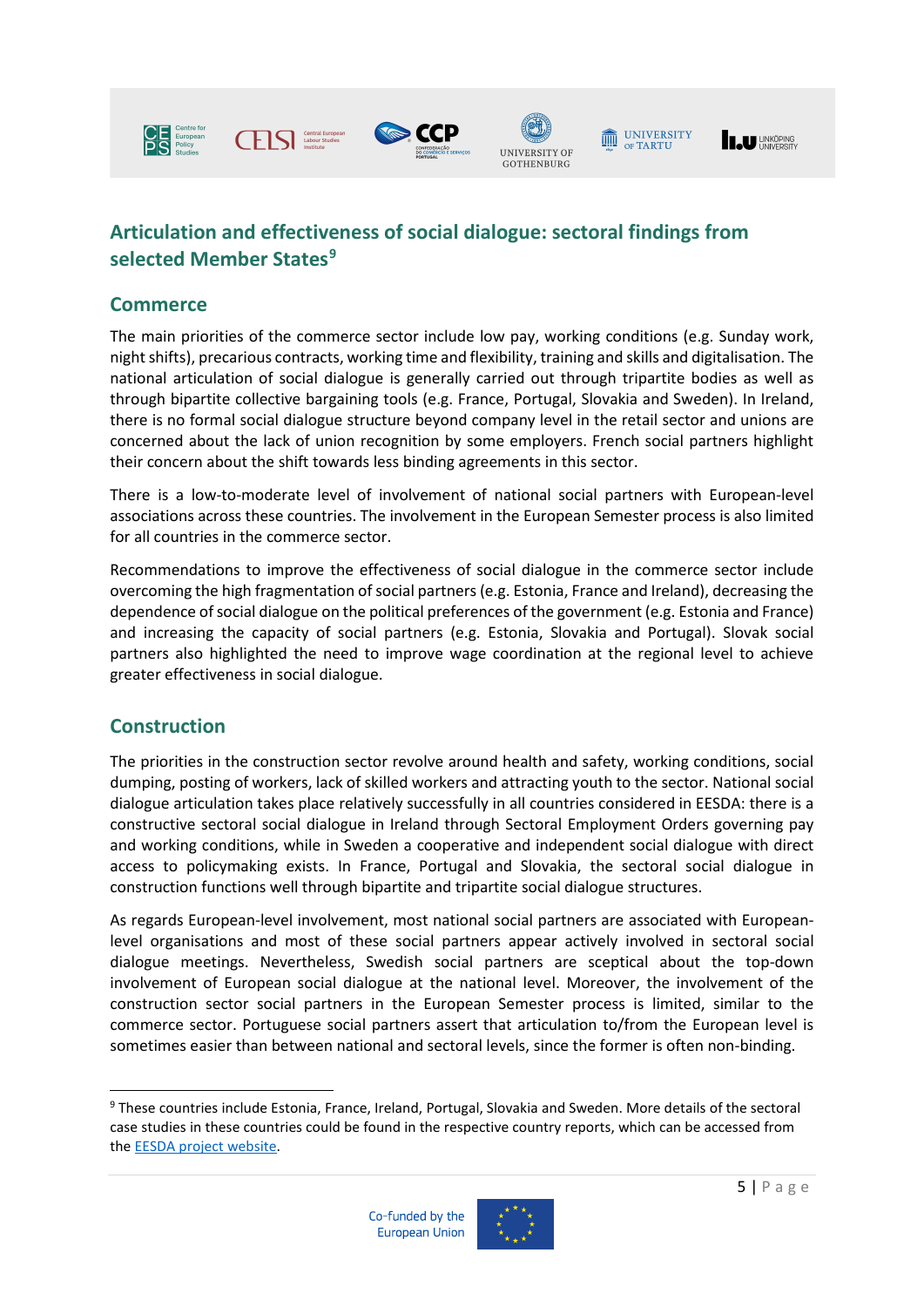

Recommendations to improve the effectiveness of social dialogue in the construction sector include better dissemination of social dialogue outcomes at lower levels (e.g. regional or company-level), ensuring enforcement in construction sites (e.g. France and Ireland) and strengthening the involvement of sectoral social partners in the national tripartite social dialogue structures (e.g. Portugal and Slovakia). In Estonia, there is a need for a sectoral trade union organisation to make social dialogue, which is highly decentralised, effective.

### **Education**

The main priorities in the education sector include working conditions and time, stress at work, pay levels, recruitment and retention of teachers, job security, ageing workforce, attractiveness of the teaching profession, digitalisation and reforms to increase the quality of education. The findings of EESDA sectoral case studies from the aforementioned Member States point to relatively successful social dialogue with more discussion and consultations leading to – sometimes – concrete outcomes (e.g. Estonia, France, Ireland, Portugal and Sweden). In a majority of these countries, the education sector is covered as part of the public sector with national agreements shaping the sector in most of the countries. In Slovakia, there has been a recent fragmentation of unions and the emergence of nonunion actors gaining influence in the education sector. In the French case, while there are more consultations than before, social partners are concerned that there are fewer negotiationstaking place compared to before.

There is generally strong interaction and involvement of national social partners with the Europeanlevel organisations. The transposition of the Europe 2020 agenda is also perceived positively in most of the countries covered in EESDA (e.g. Estonia, France, Ireland and Portugal). While the cooperation between sectoral and cross-sectoral European social dialogue is valued, there is also an emphasis by some social partners that the education sector remains a domain of national competence (e.g. France, Slovakia and Sweden).

Recommendations to improve the effectiveness of social dialogue in the education sector include overcoming challenges from strong political influence (e.g. Estonia and France), strengthening social dialogue institutionalisation (e.g. Ireland and Portugal), prioritising national and local levels of social dialogue in education (e.g. Sweden) and the need for more proactivity by social partners taking initiatives and advertising its outcomes (e.g. Estonia and Slovakia).

### **Healthcare**

The main priorities of social partners in the healthcare sector include wages, career progression, working time (e.g. night shifts), labour and skill shortages, training, lifelong learning, ageing workforce, health and safety, well-being at work and gender equality. The findings from healthcare sectoral case studies point to a generally well-functioning national social dialogue with various channels of articulation, yet also with strong political influence from the government (e.g. France, Ireland and Slovakia). National collective agreements are more common in the public than in the private healthcare sector in Sweden, as opposed to Portugal, where the government mainly decides everything without negotiation.



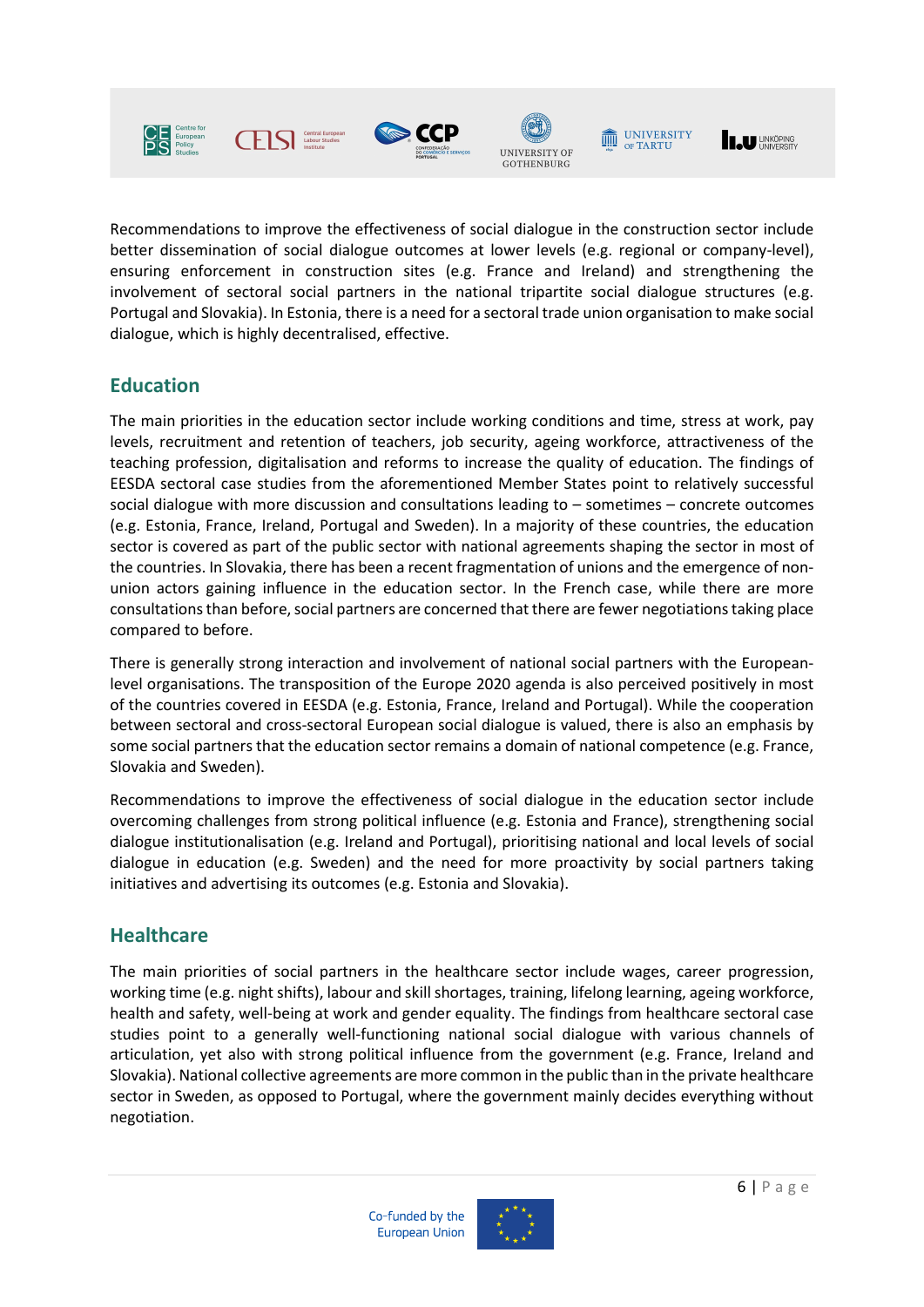





UNIVERSITY



European-level articulation in healthcare sector is considered important by social partners (e.g. from France and Ireland), as it can provide opportunities for information exchange and consultation with European-level social partners as well as with the European institutions. However, some social partners face capacity constraints to engage further in European level healthcare sector social dialogue (e.g. Estonia, Portugal and Slovakia). Swedish social partners view European-level binding social dialogue outcomes positively (even though those regulations are already covered in their national legislation), since they can lead to an upward convergence across Europe.

Recommendations to improve the effectiveness of social dialogue in the education sector include strengthening local unions and confederations, improving capacity building, achieving greater political stability, closer interactions between social partners (e.g. Estonia, Ireland and Slovakia). Social partners from France, Ireland and Portugal highlight the need to facilitate more cooperation between various occupational groups in healthcare as well as aiming for greater cohesion in policy positions.

### **Way forward in social dialogue articulation and effectiveness in Europe**

European social dialogue brings together a diverse group of industrial relations regimes from different Member States. This diversity has increased further with the enlargement process of the European Union. It is acknowledged by social partners and various stakeholders that this diversity enriches social dialogue in Europe, by bringing in new perspectives and priorities in the topics addressed in the social dialogue committees. However, it also involves certain downsides, as negotiating an agreement and finding consensus among a diverse set of stakeholders can take longer.

Coupled with the diversity across Member States, the differences in priorities across sectors adds another layer of complexity to the social dialogue process. All such developments and considerations could lead to reaching agreements of more non-binding nature than binding ones among social partners in the future.

The recent push by the European Commission to involve social partners in social governance or social policymaking across Europe through their participation in the European Semester process is generally welcomed by social partners, as it provides an opportunity for social partners to play a role in the Semester process. However, EESDA findings suggest that the involvement of, particularly national, social partners in this process remains limited. Further engagement of social partners in the European Semester process is an avenue that needs further development in the future.

In a similar vein, there is also a general feeling among social partners that there have been more consultations or information exchanges over the last five years at the European level through various conferences, workshops and joint projects. However, this trend does not necessarily translate into more negotiations or agreements arising out of social dialogue.

Similarly, the European Pillar of Social Rights encourages the autonomy and right to collective action of social partners, so they could be part of the design of employment and social policies. While the proclamation of the Pillar is seen as a positive development by most of social partners, some are also sceptical about its implementation at the national level due to its soft nature.

There is also a request by national social partners to European-level social partners for them to pay more attention to the procedures of transposing European-level social dialogue outcomes in Member